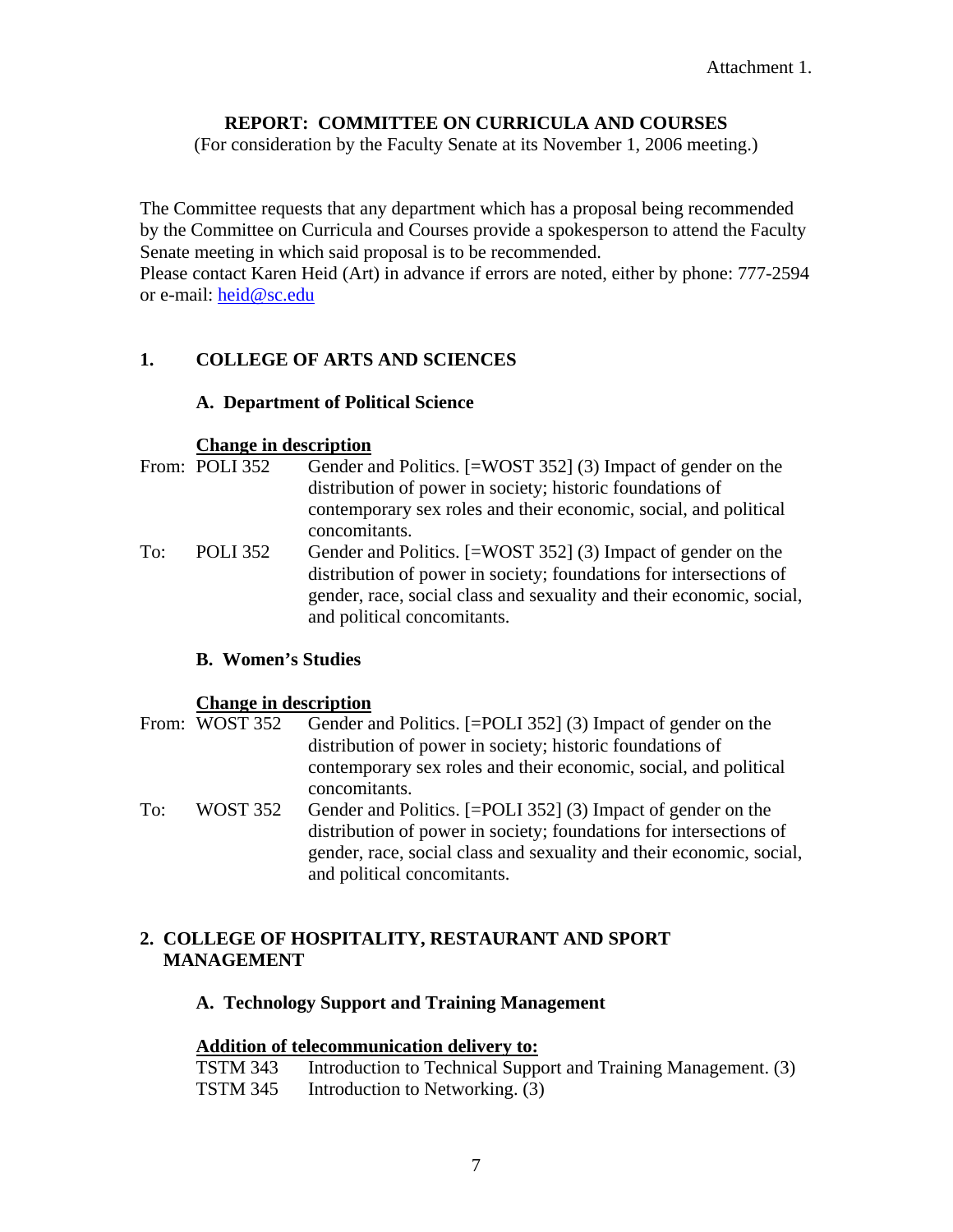## **3. SCHOOL OF PUBLIC HEALTH**

## **Department of Exercise Science**

### **Deletions**

| <b>EXSC 101</b> | Lifetime Physical Activity. (1)            |
|-----------------|--------------------------------------------|
|                 | EXCS 342C Motor Development Practicum. (1) |

## **Change in title, credit hours, prerequisite and description**

|                         | From: EXSC 342A | Motor Development Practicum. (1) (Prereq: EXSC 303) First hour                                                                                                          |
|-------------------------|-----------------|-------------------------------------------------------------------------------------------------------------------------------------------------------------------------|
|                         |                 | of a supervised practicum in a clinical setting in life-span motor                                                                                                      |
|                         |                 | development.                                                                                                                                                            |
| To:                     | EXSC 342A       | Practicum in Life-Span Motor Development. (2) (Prereq: EXSC<br>223, 224, 303) Part I of a supervised practicum in a clinical setting<br>in life-span motor development. |
| $E_{\rm{r}}$ om $\cdot$ | EVCC 242D       | Motor Davelopment Prestigum (1) (Pregge EVSC 202) Second                                                                                                                |

|     | From: EXSC 342B Motor Development Practicum. (1) (Prereq: EXSC 303) Second   |
|-----|------------------------------------------------------------------------------|
|     | hour of a supervised practicum in a clinical setting in a life-span          |
|     | motor development.                                                           |
| To: | <b>EXSC 342B</b> Practicum in Life-Span Motor Development. (2) (Prereq: EXSC |

223, 224, 303, 342A) Part II of a supervised practicum in a clinical setting in a life-span motor development.

# **Change in title, prerequisite and corequisite**

|     | From: EXSC 531 | Adult Fitness Program. (3) (Prereq: EXSC 530 or consent of     |
|-----|----------------|----------------------------------------------------------------|
|     |                | instructor)                                                    |
| To: | EXSC 531       | Clinical Exercise Physiology. (3) (Prereq: EXSC 223, 224, 530, |
|     |                | 530L or consent of instructor)                                 |

# **Change in title, corequisite and description**

|     | From: EXSC 191 | Introduction to Exercise Science. (3) (Coreq: EXSC 101) The        |
|-----|----------------|--------------------------------------------------------------------|
|     |                | concepts of exercise physiology and motor control.                 |
| To: | EXSC 191       | Physical Activity and Health. (3) Concepts of exercise, nutrition, |
|     |                | behavior changes and skills to promote lifelong physical activity  |
|     |                | and health.                                                        |

# **Change in prerequisites**

|     | From: EXSC 223  | Anatomy and Physiology I. (4) (Prereq: ENGL 101, 102; BIOL<br>102, 102L; CHEM 111; MATH 141)       |
|-----|-----------------|----------------------------------------------------------------------------------------------------|
| To: | <b>EXSC 223</b> | Anatomy and Physiology I. (4) (Prereq: ENGL 101, 102; BIOL<br>101, 102; CHEM 111; MATH 122 or 141) |
|     | From: EXSC 224  | Anatomy and Physiology II. (4) (Prereq: EXSC 223 or consent of<br>instructor)                      |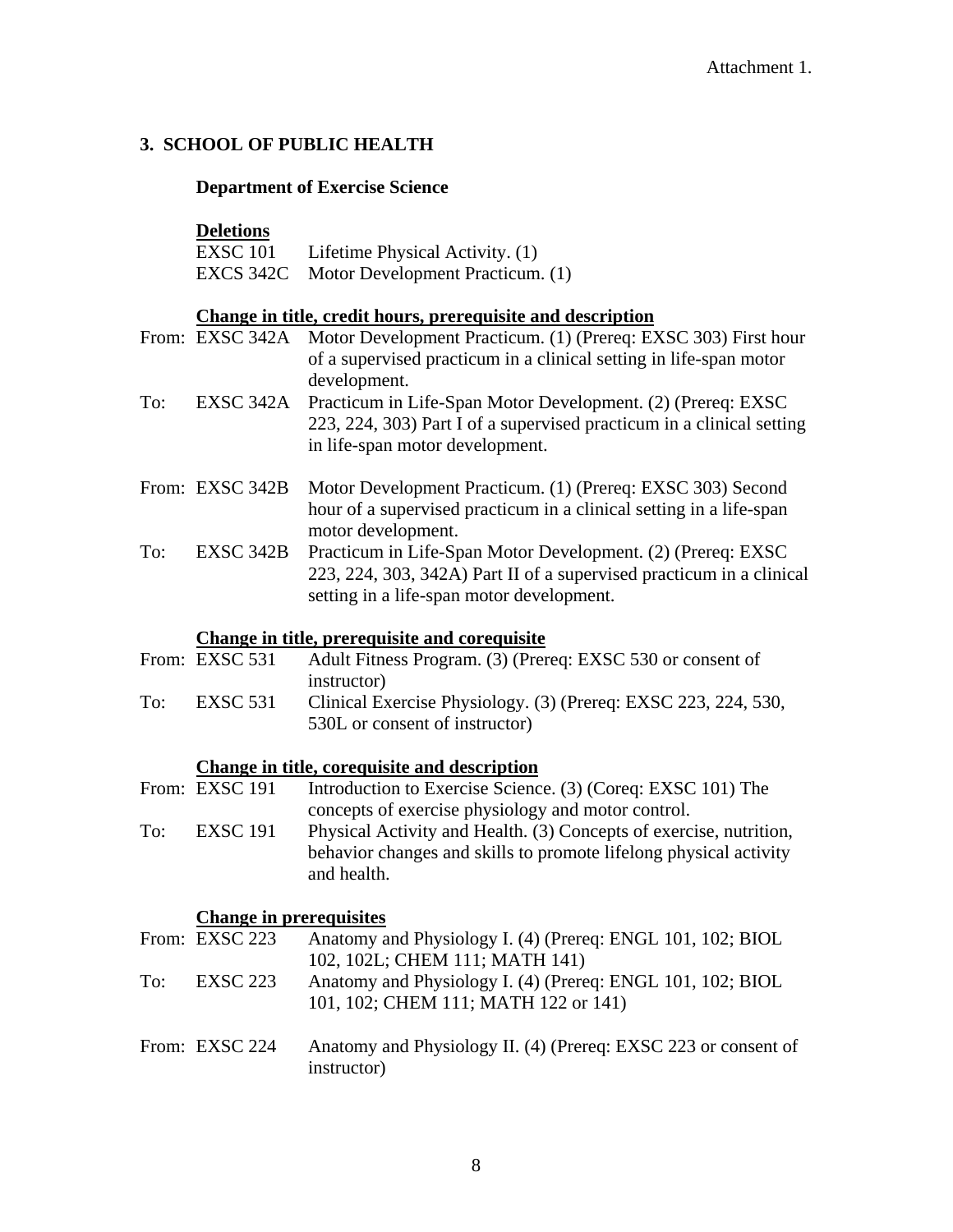| To: | <b>EXSC 224</b>                     | Anatomy and Physiology II. (4) (Prereq: ENGL 101, 102; BIOL<br>101, 102; CHEM 111; MATH 122 or 141; EXSC 223)                                               |
|-----|-------------------------------------|-------------------------------------------------------------------------------------------------------------------------------------------------------------|
| To: | From: EXSC 341B<br>EXSC 341B        | Health Fitness Practicum. (1) (Prereq: EXSC 223 and 224)<br>Health Fitness Practicum. (1) (Prereq: EXSC 223, 224, 341A or<br>consent of instructor)         |
| To: | From: EXSC 341C<br><b>EXSC 341C</b> | Health Fitness Practicum. (1) (Prereq: EXSC 223 and 224)<br>Health Fitness Practicum. (1) (Prereq: EXSC 223, 224, 341A,<br>341B or consent of instructor)   |
| To: | From: EXSC 351<br><b>EXSC 351</b>   | Acquisition of Motor Skills. (3) (Prereq: EXSC 223)<br>Acquisition of Motor Skills. (3) (Prereq: EXSC 223, 224)                                             |
|     | From: EXSC 481                      | Practicum in Community Fitness Programs. (9) (Prereq: EXSC)<br>341A, B, C)                                                                                  |
| To: | <b>EXSC 481</b>                     | Practicum in Community Fitness Programs. (9) (Prereq: EXSC<br>223, 224, 341A, 530, 530L, 531)                                                               |
|     | From: EXSC 482                      | Internship in Life-Span Motor Development. (9) (Prereq: EXSC)<br>342A, B, C)                                                                                |
| To: | <b>EXSC 482</b>                     | Internship in Life-Span Motor Development. (9) (Prereq: EXSC<br>223, 224, 303, 342A, 342B)                                                                  |
| To: | From: EXSC 499<br><b>EXSC 499</b>   | Independent Study. (1-3) (Prereq: EXSC 395)<br>Independent Study. (1-3) (Prereq: EXSC 223, 224 or consent of<br>instructor)                                 |
| To: | From: EXSC 507<br><b>EXSC 507</b>   | Exercise, Sport, and Nutrition. (3) (Prereq: EXSC 224)<br>Exercise, Sport, and Nutrition. (3) (Prereq: EXSC 223, 224,<br>530/530L or consent of instructor) |
|     | From: EXSC 563                      | Physical Activity and the Physical Dimensions of Aging. (3)<br>(Prereq: EXSC 351 and 530 or consent of instructor)                                          |
| To: | <b>EXSC 563</b>                     | Physical Activity and the Physical Dimensions of Aging. (3)<br>(Prereq: EXSC 223, 224, 351, 530, 530L or consent of instructor)                             |
|     |                                     | Change in prerequisites and addition of departmental special permission                                                                                     |
|     | From: EXSC 303                      | Perceptual-Motor Development. (4) (Prereq: EXSC 223)                                                                                                        |
| To: | <b>EXSC 303</b>                     | Perceptual-Motor Development. (4) (Prereq: EXSC 223, 224)<br><b>Add Departmental Special Permission</b>                                                     |
|     | From: EXSC 343                      | Practicum in Exercise Science. (1-3) (Prereq: EXSC 223)                                                                                                     |
| To: | <b>EXSC 343</b>                     | Practicum in Exercise Science. (1-3) (Prereq: EXSC 223, 224)                                                                                                |
|     |                                     | <b>Add Departmental Special Permission</b>                                                                                                                  |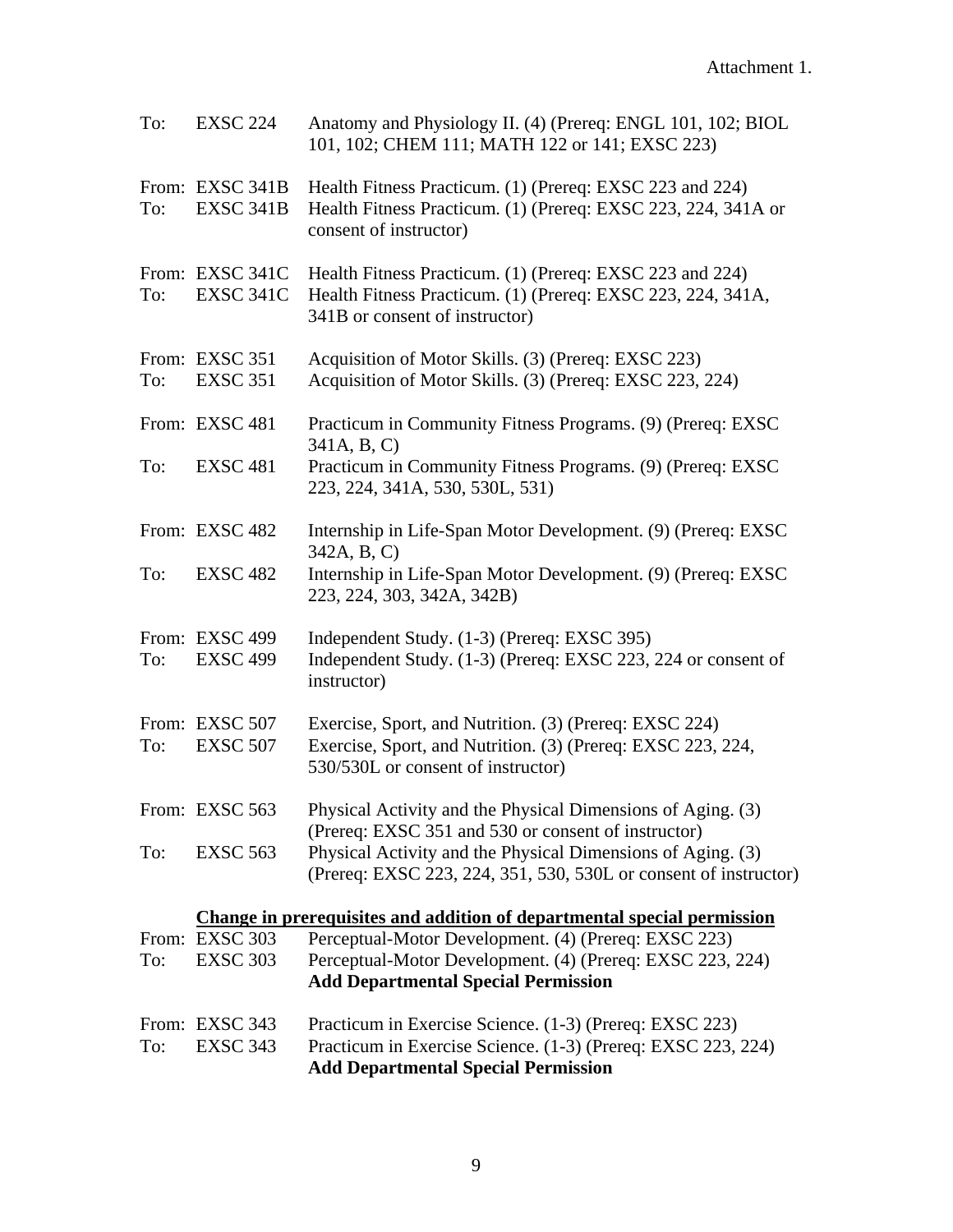|     |                       | Change in prerequisite and removal of special permission restriction |
|-----|-----------------------|----------------------------------------------------------------------|
|     | From: EXSC 395        | Research Seminar in Exercise Science. (3)                            |
|     |                       | <b>Departmental Special Permission.</b>                              |
| To: | <b>EXSC 395</b>       | Research Seminar in Exercise Science. (3) (Prereq: EXSC 223,         |
|     |                       | 224)                                                                 |
|     | From: EXSC 454        | Health/Fitness Programs. (3) (Prereq: consent of instructor)         |
|     |                       | <b>Departmental Special Permission.</b>                              |
| To: | <b>EXSC 454</b>       | Health/Fitness Programs. (3) (Prereq: EXSC 223, 224)                 |
|     | Change in corequisite |                                                                      |
|     | From: EXSC 530        | The Physiology of Muscular Activity. (3) (Prereq: EXSC 223 and       |
|     |                       | 224)                                                                 |
| To: | <b>EXSC 530</b>       | The Physiology of Muscular Activity. (3) (Prereq: EXSC 223 and       |
|     |                       | 224; Coreq: EXSC 530L)                                               |

# **Change in prerequisite and corequisite**

|     | From: EXSC 530L Physiology of Muscular Activity Lab. (1)                   |
|-----|----------------------------------------------------------------------------|
| To: | EXSC 530L Physiology of Muscular Activity Lab. (1) (Prereq: EXSC 223, 224; |
|     | Coreq: EXSC $530$ )                                                        |

## **4. REGIONAL CAMPUSES**

## **Palmetto College**

### **Addition of telecommunication delivery to:**

| ENGL P423 Modern American Literature (3)                            |
|---------------------------------------------------------------------|
| ENGL P429 Topics in American Literature: American Myth, Legend, and |
| Literature. $(3)$                                                   |
| ENGL P438D Studies in Regional Literature: African Writers. (3)     |
| HIST P347 The Middle East in Modern Times. (3)                      |
| History of South Carolina Since 1865. (3)                           |
| SOCY P354 Collective Behavior. (3)                                  |
|                                                                     |

### **5. COLLEGE OF SOCIAL WORK**

## **New courses**

SOWK 307X International Social Work and Social Justice. (3) This course provides a framework for understanding social work and social justice issues with an emphasis on vulnerable populations in the areas of survival, protection and promotion of human rights, in China, India, the Middle East, Africa, and Central and South America.